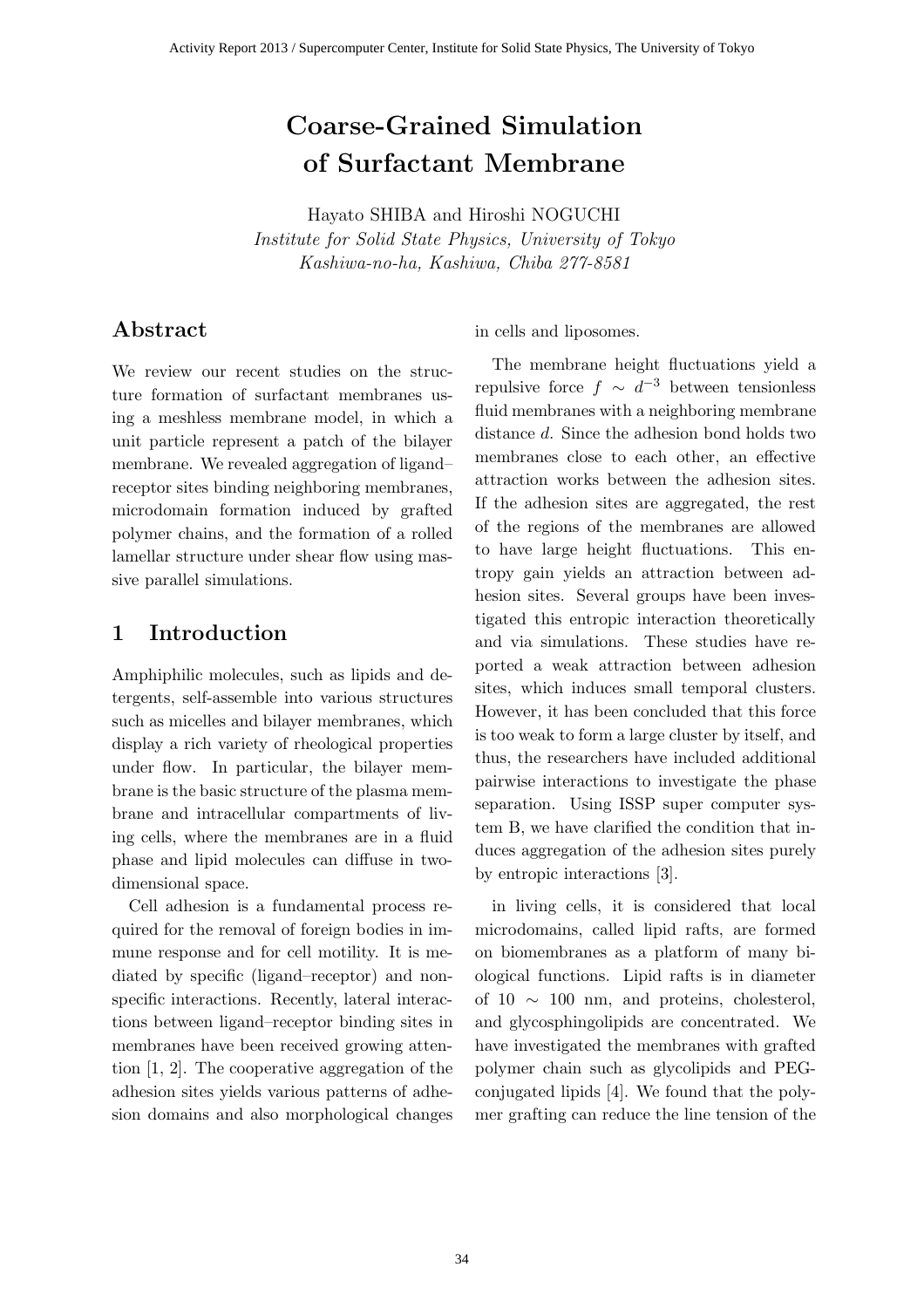membrane edges and membrane domains and stabilize small domains.

About 20 years ago, a salient phenomenon has been found in surfactant systems. Applying shear flow to dilute lamellar phases in surfactant-water mixtures in a Couette cell, the found formation of densely packed multilamellar vesicles like onion [5]. Each onion represents a unit cell of the periodic structure and its layer number is larger than a hundred. Although there have been numerous efforts to understand the onion formation mechanism, the problem was revealed to be to difficult for theoretical analysis. Only very recently, a nonequilibrium free energy analysis has revealed the stability of densely packed lamellar under shear flow more than a little [6].

The transition path and dynamics of transition is still under debate. Scattering experiments (SAXS and SANS) has been conducted under shear flow, and a concentric pattern formation of multilamellar layers has been observed as a precursor state of the onion state [7], Because this structure has sum- $\mu$ m scale structure, electric microscope image cannot capture the arrangement of the layers, and thus, how the structure is arranged is not completely understood. We tackled this problem using massive parallel simulations of a highly coarse-grained membrane model [8, 9].

#### 2 Model

Coarse-grained models pave the way to simulate large molecular assemblies as typified by soft matter including biomembranes, colloids, liquid crystals, and so on. Various coarsegrained models have been developed to simulate a membrane as an assembly of surfactant molecules [10]. Coarse-grained lipid molecules have been proposed with explicit and implicit solvent. A coarse-grained molecular simulation can only reach lamellar phase with around 10 layers with typical computational power [11], and thus, we need a different approach to enter into investigation of collective instability represented in the experiments mentioned above.

Our basic approach is to adopt a model highly coarse-grained to tens of nm scales and realize a large scale simulation to enable numerical analysis of mm scale systems. The model employed in this study is one of the meshless membrane model [12], in which coarse-grained particles self-assemble into a single layer membrane. Because this model is particle-based, the membranes not only deform but also can exhibit topological changes including rupture and reconnection, and thus, dynamics induced by topological defects their time development can be studied with this model.

The interaction potential of the model is given by

$$
\frac{U}{k_B T} = \sum_{i < j} U_{\text{rep}} + \sum_i \left( \epsilon U_{\text{att}} + k_\alpha \alpha_{\text{pl}} \right) \tag{1}
$$

In Eq. (1), The first term  $U_{\text{rep}}$  represents short-ranged repulsive interaction energy, which results in two-body forces between all the nearest neighbor pairs. The second term consists of multibody attractive interaction and curvature potential giving rise to bending rigidity: the former attractive interaction is represented using the local density  $\rho_i = \sum_i f_{\rm cut}(r_{ij}/\sigma)$ 

$$
U_{\rm att} = 0.25 \ln\{1 + \exp[-4(\rho_i - \rho^*)]\} - C. (2)
$$

 $f_{\text{cut}}$  is a cutoff function satisfying  $C^{\infty}$  continuity defined as

$$
f_{\text{cut}}(s) = \exp\left[a\left(1 + \frac{1}{(|s|/s_{\text{cut}})^n - 1}\right)\right].
$$
 (3)

when s is smaller than a cutoff distance  $s_{\text{cut}}$ and otherwise  $f_{\text{cut}}(s) = 0$ .  $\rho^*$  is optimal local density which is set to 6 in this paper. This potential is a multibody potential and gives rise to attractive interaction between  $i$  and others only when the local density is low enough *i.e.*  $\rho_i < \rho^*$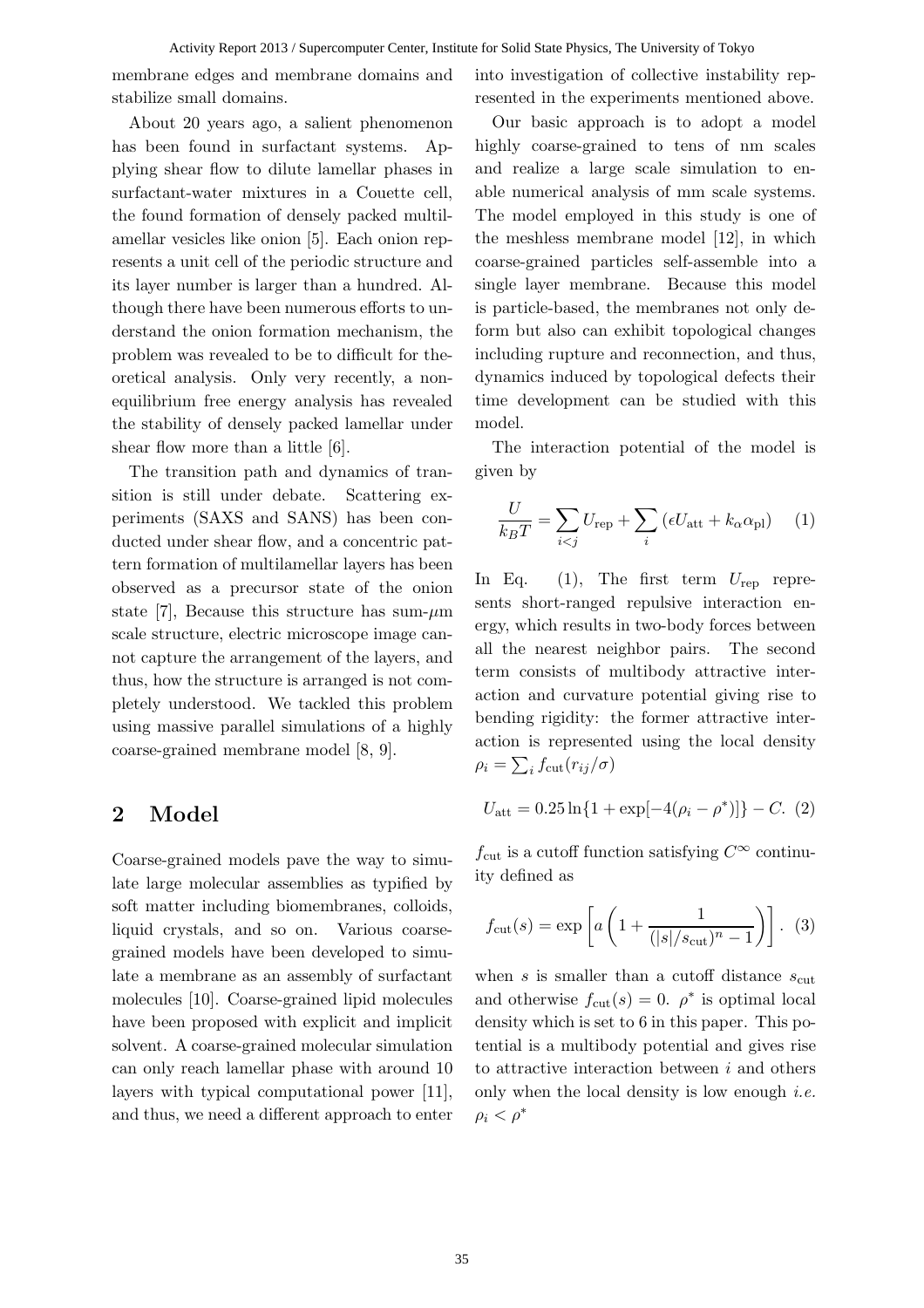The latter term in the 2nd term in Eq. (1) is defined so that it is proportional to "aplanarity"  $\alpha_{\text{pl}}$ .  $\alpha_{\text{pl}}$  is defined so that it is proportional to local degree of deviation from a planar shape around each particle, using the eigenvalues  $\lambda_1$ ,  $\lambda_2$ ,  $\lambda_3$  of local gyration tensor

$$
\alpha_{\rm pl} = \frac{9\lambda_1\lambda_2\lambda_3}{(\lambda_1 + \lambda_2 + \lambda_3)(\lambda_1\lambda_2 + \lambda_2\lambda_3 + \lambda_3\lambda_1)}\tag{4}
$$

When particles are aligned in a planar shape with curvature, the minimum eigenvalue assumes a very small value  $(\lambda_1 \ll \lambda_2, \lambda_3)$ . The minimum eigenvalue corresponds to the deviation from the planar shape, see Ref. [12] for a detailed explanation. Since the representation of Eq. (4) is symmetric with respect to the three eigenvalues,  $\alpha_{\text{pl}}$  can be easily deduced from three invariants of the gyration tensors of surrounding particles without calculating the eigenvalues.

To simulate the membranes with ligand– receptor adhesion sites and grafted polymers, solvent-free membranes are employed, where solvent effects are implicitly treated as an effective attractive interactions between membrane particles.

To simulate structure formation of multilamellar layers, we extended the meshless membrane model into explicit solvent simulation. Solvent particles interact with other solvent and membrane particles via the repulsive interaction  $U_{\text{rep}} = \sum_{i < j} (\sigma_{ij}/r_{ij})^{12}$ . The system is then composed of membrane  $(\mathcal{A})$  and solvent  $(\beta)$  particles. The total number density of the particles fixed at  $\phi = N/V = 0.64\sigma^{-3}$ , where the total number of the particles  $N =$  $N_A + N_B = 960000$ . In the following, the composition (almost equal to the volume fraction) of the membrane particles will be denoted as  $\varphi = N_{\mathcal{A}}/N$ .

#### 3 Simulation method

The above model is simulated in an NVT ensemble. To keep the temperature constant, the equation of motion of the particles are solved using a Langevin thermostat for solvent-free model and a dissipative particle dynamics thermostat for an explicit-solvent model. In the dissipative particle dynamics, a Langevin thermostat is applied to the relative velocities between all the neighbor particle pairs, conserving the momentum to produce hydrodynamics of the solvent.

In the simulations under shear flow, the parallel simulation runs using 256 CPUs (1024 cores) has been conducted on the System B. The parallelization has been coded using the spacial decomposition, and the code has been developed from scratch by the first author. In this parallelization, the total simulation volume is separated into MPI boxes corresponding to rectangular boxes. In each box, the positions and velocities of particles on the edge is transferred to and from its neighboring boxes, as with the usual parallel molecular dynamics scheme (See Fig. 1 (a) for schematic image).7 The main features of this code is the following.

1. Hybrid parallelization

Each MPI process box are further divided into smaller cells which are used for searching neighbor particle pairs. In calculating the force for each particle  $f_i$ , the force is accumulated pair by pair, to reduce the total calculation amount.

$$
f_i^x \mathrel{+}= f_{ij}^x = \frac{\partial U}{\partial x_{ij}}, \quad f_j^x \mathrel{+}= -f_{ij}^x \quad (5)
$$

Here,  $x_{ij} = x_i - x_j$  and the same pairwise interaction force  $f_{ij}^x$  is used for particles  $i$  and  $j$ . OpenMP thread parallelization of such an arithmetic cannot be implemented in a simple manner, because multiple access to the same memory address for  $f_x^i$  can happen. To avoid this, we divided separated cells into the same group, and distributed force-update processing for separated cells to different OpenMP threads.

2. Lees-Edwards boundary condition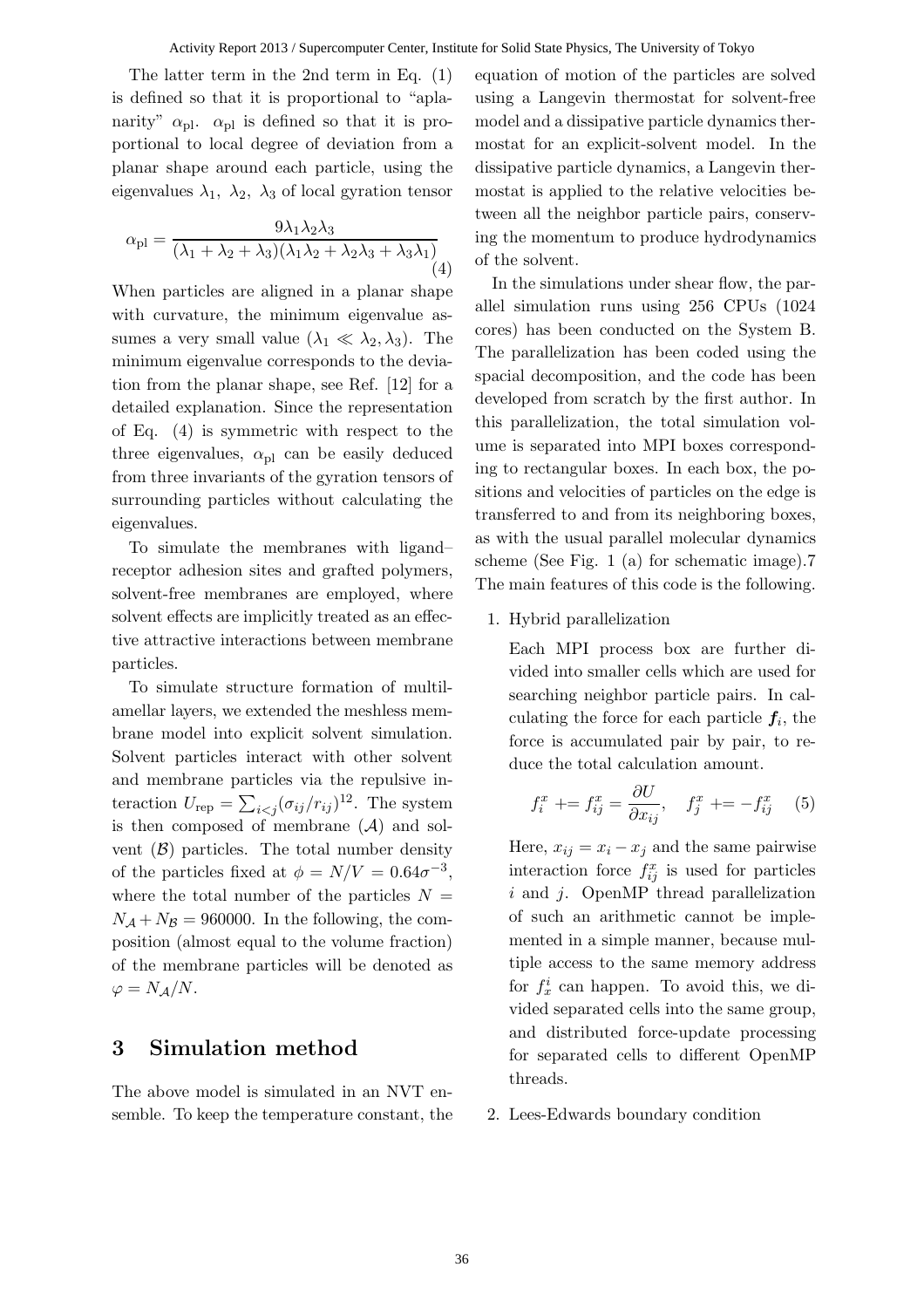Activity Report 2013 / Supercomputer Center, Institute for Solid State Physics, The University of Tokyo

To yield the shear flow, Lees-Edwards (LE) boundary condition is adopted. LE boundary condition is a sort of skewed periodic boundary condition, in which particles go out of the peirodic walls in the shear gradient direction (parallel to zaxis), the velocity and the coordinate of the particles are changed as follows:

$$
\begin{cases}\nv_x^{\text{top}} = v_x^{\text{bottom}} + \dot{\gamma} L_z \\
x^{\text{top}} = x^{\text{bottom}} + \dot{\gamma} L_z t\n\end{cases} \tag{6}
$$

"top" and "bottom" indicate that the positions of the particles on the boundary at  $z = L_z/2$  and  $-L_z/2$ , respectively.

To keep MPI parallelization efficiency, combinations of neighbor MPI box pairs should be kept, because communication with many far-away processes drag down the simulation speed. In our simulation, the neighbor box pairs between the top and bottom parts are kept by deforming the whole MPI process box and the cells together. When the strain reaches 0.5 i.e. its inclination becomes 45-degree, the whole system is converted to the equivalent state with strain  $-0.5$ , using all-toall communication of particle positions between the whole processes. Loss of simulation speed by using this method is less than 10% in our simulation, compared with simulations without shear flow.

## 4 Results

#### 4.1 Estimation of bending rigidity and surface tension

First, we measured the bending rigidity of the membrane using undulation spectrum analysis and force measurements for implicit-solvent membranes [14, 15]. In the spectrum analysis, undulation spectra of planar strip and cylindrical tube membrane have been calculated to estimate the its bending rigidity. Figure 1 (a) shows a power-spectrum of the height spectrum of a tensionless membrane:

$$
\langle |h(q)|^2 \rangle = \frac{k_B T}{\kappa q^4},\tag{7}
$$

where  $T$  is the temperature and  $q$  is the wavenumber of the spectrum. Various fitting method for estimation of bending rigidity  $\kappa$  has been attempted in the range  $0 < q < q_{\text{cut}}$ for various cutoff frequencies  $q_{\text{cut}}$ . What is noteworthy in this result is that for various fitting method the estimated bending rigidity provides the same value in the limit of  $q_{\text{cut}} \rightarrow 0$ . At high q particle protrusion modes  $\langle |h(q)|^2 \rangle \sim q^{-2}$  appears. The influence of the protrusion modes is removed by taking this limit.

Bending rigidity is also estimated by mechanical measurement of cylindrical membrane and buckled membrane. For a cylindrical membrane, it can be estimated using the axial force  $f_z = 2\pi \kappa R^{-1}$  [16]. Figure 1 (b) shows the estimation of  $\kappa$  for  $k_{\alpha} = 5$ , 10, 20 and  $\epsilon = 4$ . When the axial length is not too short,  $\kappa$  can be precisely estimated, in agreement with that calculated using Eq. (7) shown in Fig. 1 (a). Asymmetric membranes have a spontaneous curvature. The spontaneous curvature can be also estimated by this force measurement.

We found that buckled fluid membranes have anisotropic mechanical surface tension [15]. Surprisingly, the surface tension perpendicular to the buckling direction shows stronger dependence on the projected area than that parallel to it. This anisoptropty is caused by change of the bending energy as the aspect ratio is varied with a fixed projected area. It can be quantitatively understood by the theoretical analysis of the elastica. The bending rigidity can be also estimated from the area dependence of surface tension.

#### 4.2 Aggregation of adhesion sites

First, we investigate interactions between the adhesion sites binding two membranes, and we confirm the conclusions of previous studies [17]. The adhesion sites are distributed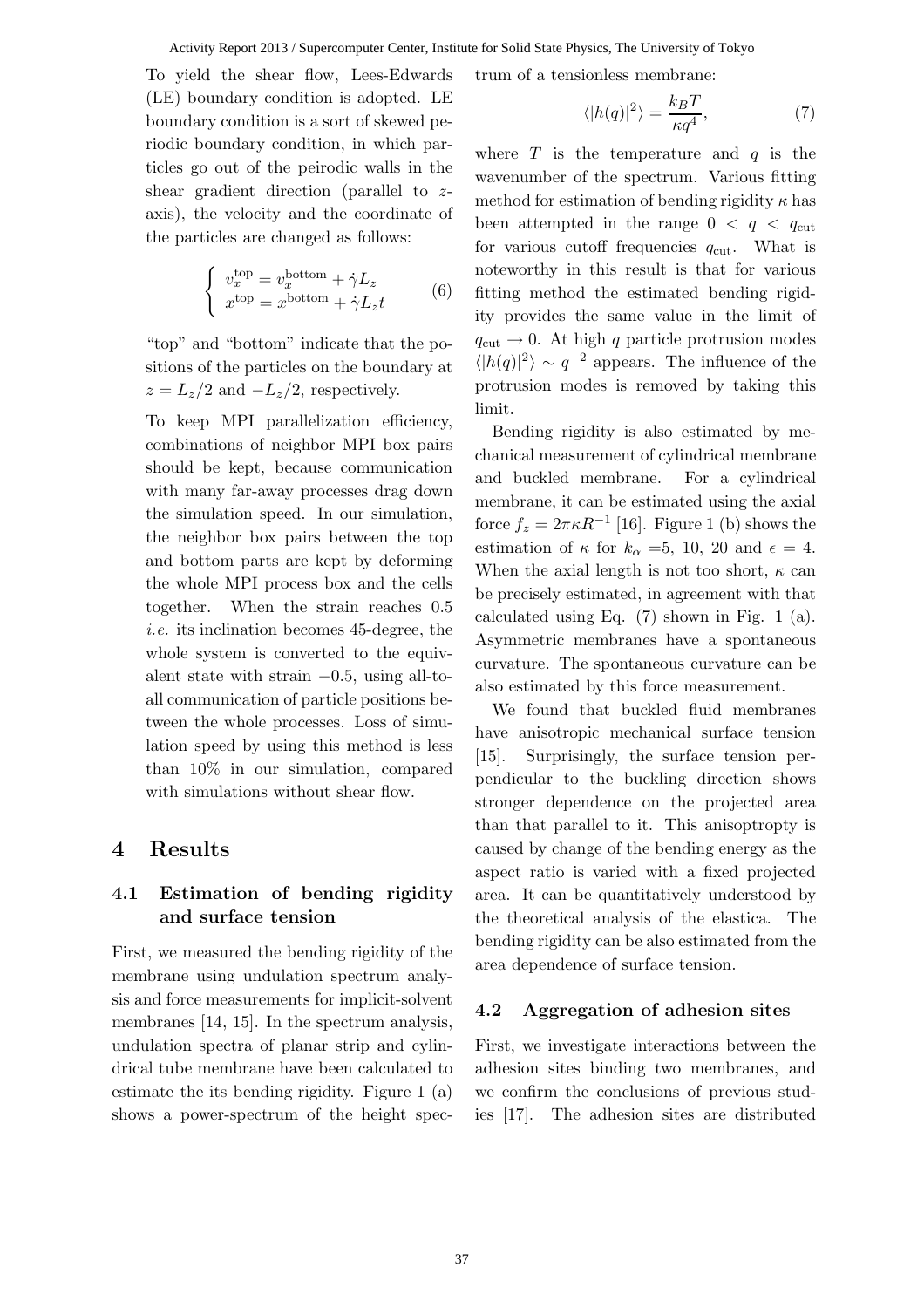Activity Report 2013 / Supercomputer Center, Institute for Solid State Physics, The University of Tokyo





Figure 1: Estimation of the bending rigidity. he data here in is a reprinted from Figs. 3 and 6 of Ref. [14]. (a) Estimated value of the bending rigidity plotted as a function of cutoff frequency of fitting for the implicit-solvent meshless membrane with  $k_{\alpha} = 5$  and  $\epsilon = 4$ . Different symbols correspond to different fitting method, see Ref. [14] for details. (b) Bending rigidity estimated from axial force measurement of cylindrical membrane, plotted as a function of tube radius R, for  $k_{\alpha} = 5$ , 10, 20 and  $\epsilon = 4$ .

throughout the membranes and their small clusters are temporally formed but do not grow into large stable clusters [see Fig. 2(a)]. Even if a simulation is started from a large cluster, it gradually dissolves into the mixed state. The cluster size is almost independent of the mean density of adhesion sites.

In order to produce a large stable cluster, the bending entropy of membranes is enhanced by the addition of more layers of membranes [15]. For triple membranes, the adhesion sites form a single large domain, whose shape shows large fluctuations. A few sites often leave the domain but soon return before moving far

Figure 2: Snapshot of membranes with ligand– receptor adhesion sites. (a) Two membranes are bound. The adhesion sites do not form a large cluster. (b) Eight membranes are bound. The adhesion sites form a circular domain. The front half is removed to show the domain structure. Red (black) and gray spheres represent adhesion sites and membrane particles, respectively.

away, since an isolated site will further suppress the membrane fluctuations of the larger area. With increasing number of the membranes, the domain becomes more compact and circular [see Fig. 2 (b)].

An alternative way to strengthen the entropic force is enhancement of the contribution of each adhesion site [15]. Membrane proteins often modify the structure of surrounding membranes and form an annular shell of specific lipids. Here, we simply consider the effect of the anchor proteins on the main quantity being examined in this study, i.e., bending rigidity. The anchors of ligands or receptors suppress the bending fluctuations of the surrounding membranes. A large stable cluster is successfully formed for a large bending rigidity of the surrounding membranes.

These entropic effects can be understood as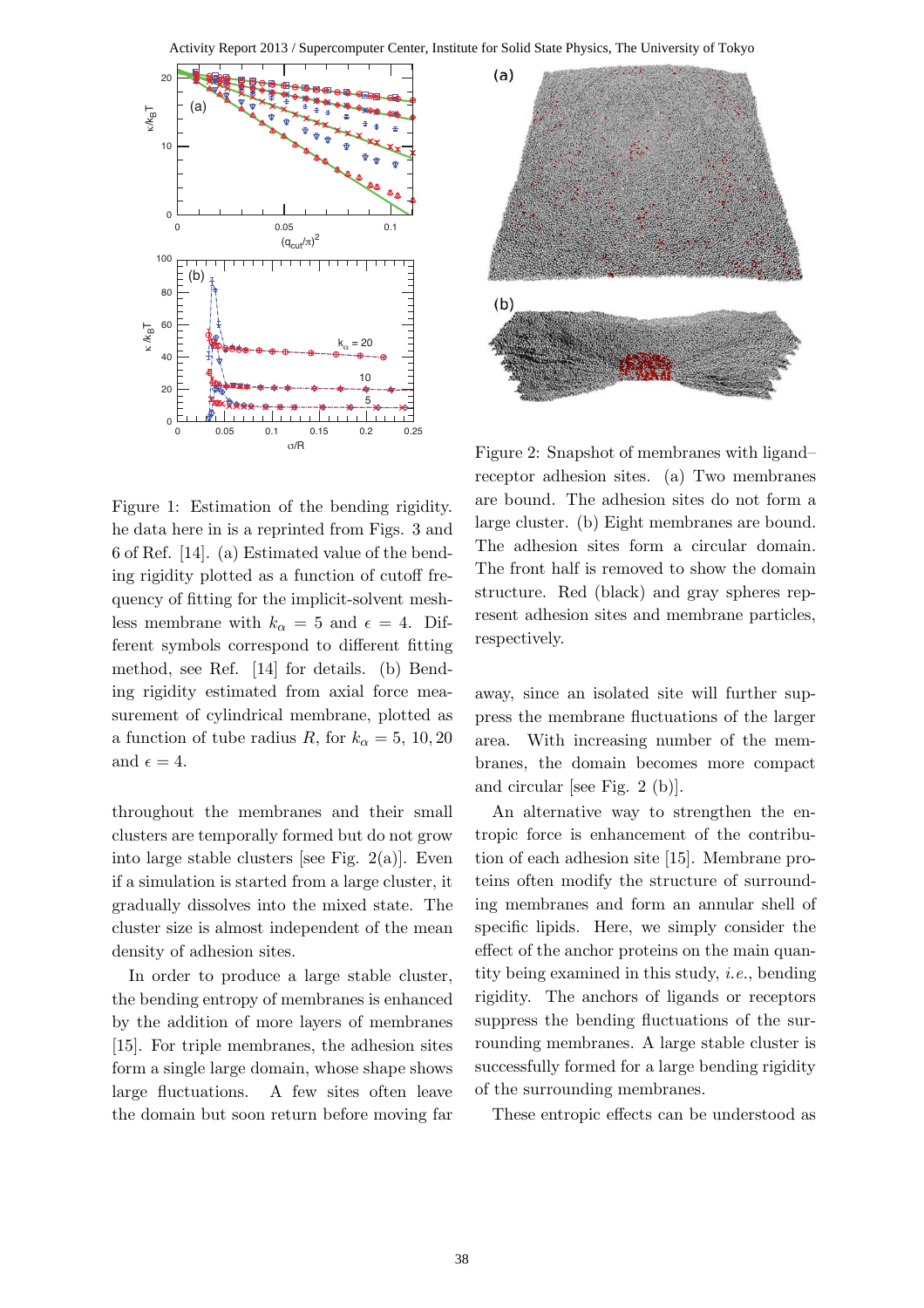an effective potential in 2D lattice model. Weil and Farago proposed a 2D lattice model to take into account the multibody nature of the interaction [17]. Since local membrane height fluctuations are mainly suppressed by the nearest adhesion site, the entropy of the membrane segment can be expressed by a function of the minimum distance to the nearest site. We have extended their model to take into account multiple membranes and membrane-hardening anchors. Membrane-harding is treated as a similar interaction to the depletion interaction in the Asakura–Oosaka theory. This simple lattice model reproduces our simulation results very well.

These domain formations are different from those of typical phase separation by a pairwise interaction. When two types of molecules are phase-separated in a binary fluid, a small fraction of either type of molecules dissolves in the other phase. In the case of the membrane adhesion sites, the competition between the entropies in the perpendicular direction (height fluctuations) and in the horizontal directions (mixing of the adhesion sites) determines the phase behavior. While a large amount of unbonded membrane particles dissolves in circular domains, no adhesion sites dissolve in the membranes even from largely deformed domains. This asymmetry is caused by the longrange height correlation of the membranes. Such stable domains involving other lipids and proteins may form a good platform for biological functions.

# 4.3 Membranes with grafted polymers

We investigate the edge line tension with various grafted polymer densities for both ideal chains and excluded-volume chains. A strip of single-phase membrane with grafted polymers is used to estimate the edge tension. The edge tension decreases with increasing polymer density. The reduction for excluded-volume chains is much larger than that for ideal chains. When



Figure 3: Snapshot of membranes with grafted polymer chains. The membrane consists of two types [red (or dark gray) and light gray] of the membrane particles. The polymer chains are grafted on the (red or dark gray) membrane particles. The polymer grafting induces microdomain formation. Without polymers, a single large domain is formed.

the polymers stay on the membrane edge, they can have more space to move i.e. more conformational entropy. We proposed a mean field theory for the edge line tension reduced by grafted ideal chains, which well reproduces our simulation results.

To clarify the polymer effects on the membrane domain, we added grafted polymer into a phase-separated circular domain. As polymer density is increased, the domain shape is fluctuated and subsequently the domain is divided into small domains (see Fig. 3). The line tension between the membrane domains is estimated by two methods using a striped domain and a 2D Laplace pressure of a circular domain. For the membrane without polymer, the obtained values agree with those from the membrane strip very well. However, the values obtained from the Laplace pressure are slightly larger for the polymer-grafted membranes. Thus, more curved domains have lower reduction of the line tension, so that the small domains with a high curvature can have suffi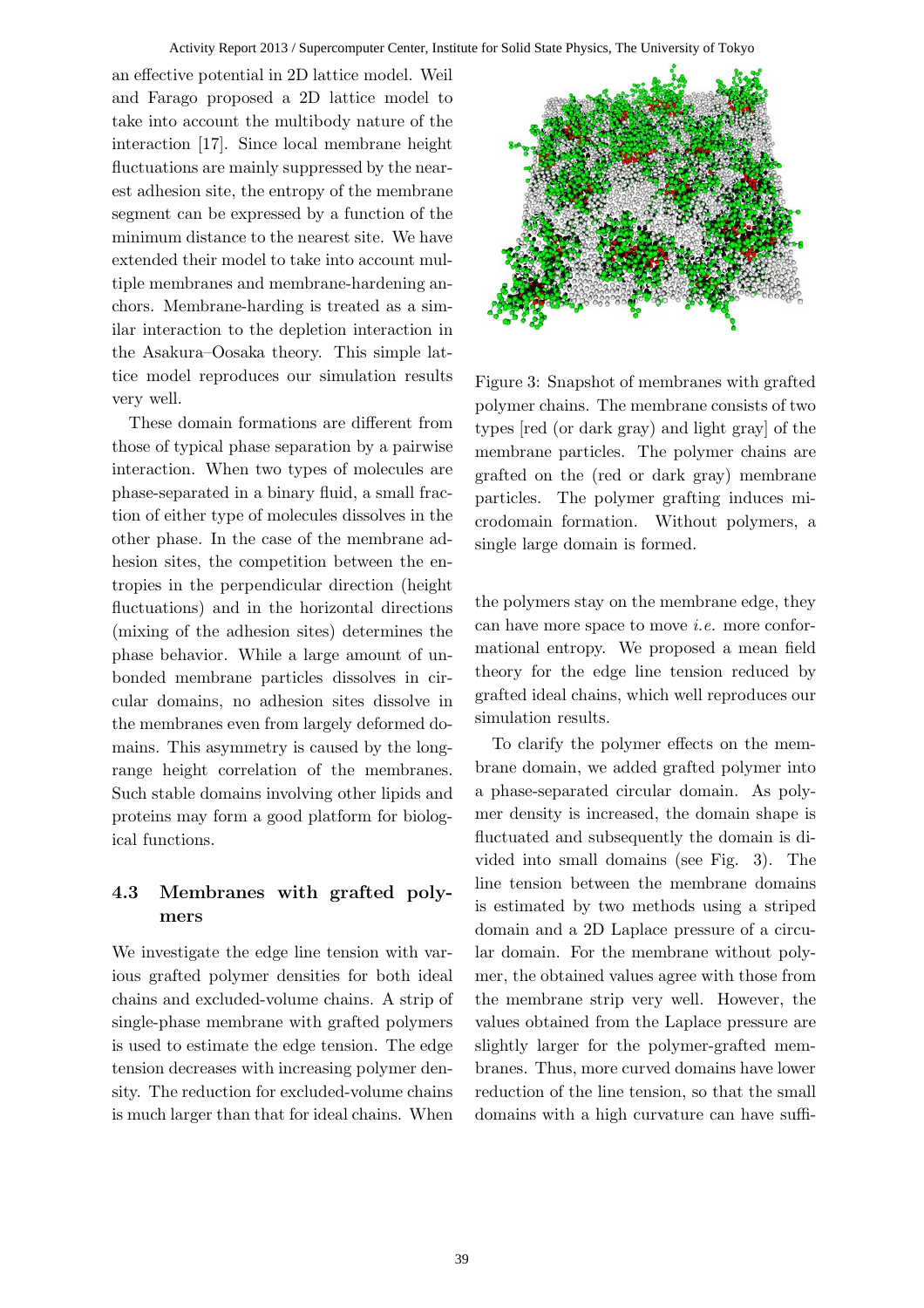ciently large line tension to keep the domain, whereas a large domain is unstable. The entropic effects of glycolipids may play a significant role in stabilizing microdomains  $\lesssim 100$ nm in living cells.

#### 4.4 Concentric structure formation under shear flow

In the absence of shear flow, the membrane structures depend on the membrane volume fraction  $\varphi$ . While at a low volume fraction  $(\varphi = 0.0625)$ , vesicles with around 100 particles appear. Increasing  $\varphi$ , the membrane layer become percolated throughout the system, to form lamellar stack at around  $\varphi = 0.25$ . At a large scale, orientation of these lamellar stacks are not completely aligned, because the relaxation time to the equilibrium state far exceeds the simulation time.

When apply shear flow to this system, the orientation of the lamellar layers formed at high membrane compositions ( $\varphi \geq 0.25$ ) become aligned in a short time. In Fig. 4, the membrane layers are visualized for  $\varphi = 0.3125$ , at a shear rate  $\dot{\gamma}\tau = (a) 2.84 \times 10^{-2}$  and (b)  $14.2 \times 10^{-2}$ . Here,  $\tau$  is a typical time scale of this system that is used as a time unit in our simulation. At a low shear rate (a), lamellar layers are aligned in the direction of shear flow over all the system, accompanying defects inside. At higher shear rates, the lamellar layers exhibits concentric instability i.e. formation of rolled-up conformation as shown in Fig.4 (b). The membranes layers are completely aligned with the flow directions, and the instability takes place in the direction perpendicular to the shear velocity. Its structure factors are qualitatively in consistency with the precursor state of the onion formation in the timeresolved scattering experiments.

Figure 5 shows the dynamical phase diagram as a function of membrane composition  $\varphi$  and the shear rate  $\dot{\gamma}$ . At a low shear rate, the system changes from vesicle to aligned lamellar state with increasing  $\varphi$ . At a high membrane



Figure 4: (a) Cross-sectional snapshot in a steady state, at  $\varphi = 0.3125$  and  $\dot{\gamma}\tau = 2.84 \times$ 10−<sup>2</sup> . This snapshot corresponds to Fig. 7 (a) in Ref. [9]. The arrow indicate the shear flow direction. (b) Snapshot of roll state observed at  $\varphi = 0.2125$  and  $\dot{\gamma}\tau = 14.2 \times 10^{-2}$ . The shear flow is applied in the direction perpendicular direction to the paper. (Reprinted from Ref. [8].  $\odot$ 2014 The Molecular Simulation Society of Japan)

volume fraction, for example at  $\varphi = 0.25$ , a transition occurs from lamellar state to rolled up state (at  $\dot{\gamma}t = 1.42 \times 10^{-2}$ ), and then enter into lamellar state takes place again. Although the final onion phase has not been obtained at present, the phase diagram has several common characteristics with the experiments [5]. Remarkable resemblance is seen in a reentrant appearance of the lamellar state as a function of shear rate  $\dot{\gamma}$ , at large  $\varphi$  region. Moreover, in the lamellar state at low- $\dot{\gamma}$  defect density seems much higher that at high $\dot{\gamma}$ , which seems to be in line with the description in Ref. [5]. Thus, our simulation reproduces the a concen-